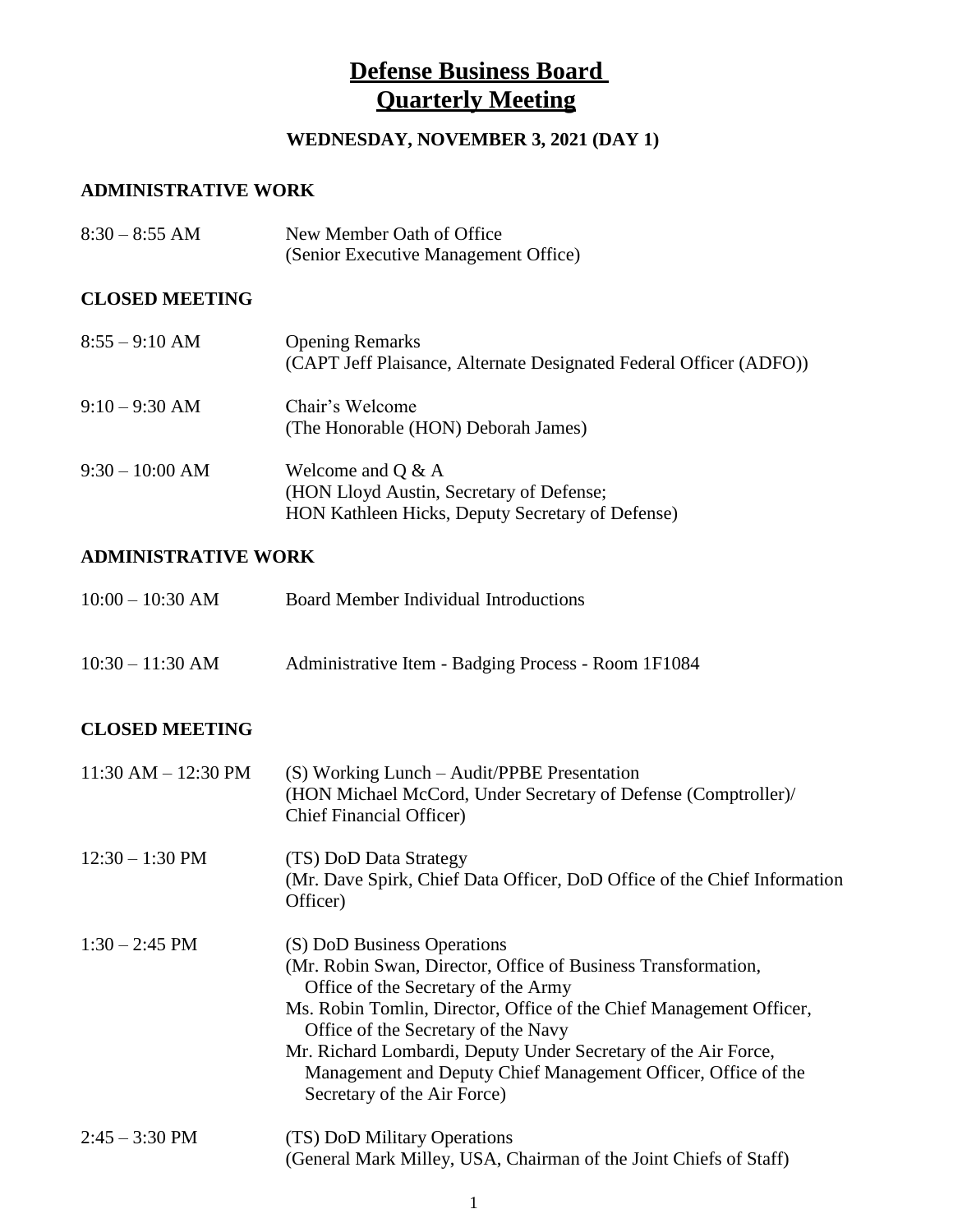| $3:30 - 4:00 \text{ PM}$ | (S) Information Management / Information Technology<br>(Dr. Kelly Fletcher, Performing the Duties of the DoD Chief Information<br>Officer)                                                                               |
|--------------------------|--------------------------------------------------------------------------------------------------------------------------------------------------------------------------------------------------------------------------|
| $4:00 - 4:45$ PM         | (S) Acquisition Strategies / Contract Reform / Supply Chain and Sustainment<br>/ Energy Resilience<br>(Mr. Greg Kausner, Performing the Duties of Under Secretary of Defense for<br><b>Acquisition and Sustainment</b> ) |
| $4:45 - 4:55 \text{ PM}$ | (S) Chair's Time – The Business of the DBB<br>(HON Deborah James)                                                                                                                                                        |
| $4:55 - 5:00 \text{ PM}$ | <b>Closing Remarks</b><br>(CAPT Jeff Plaisance, ADFO)                                                                                                                                                                    |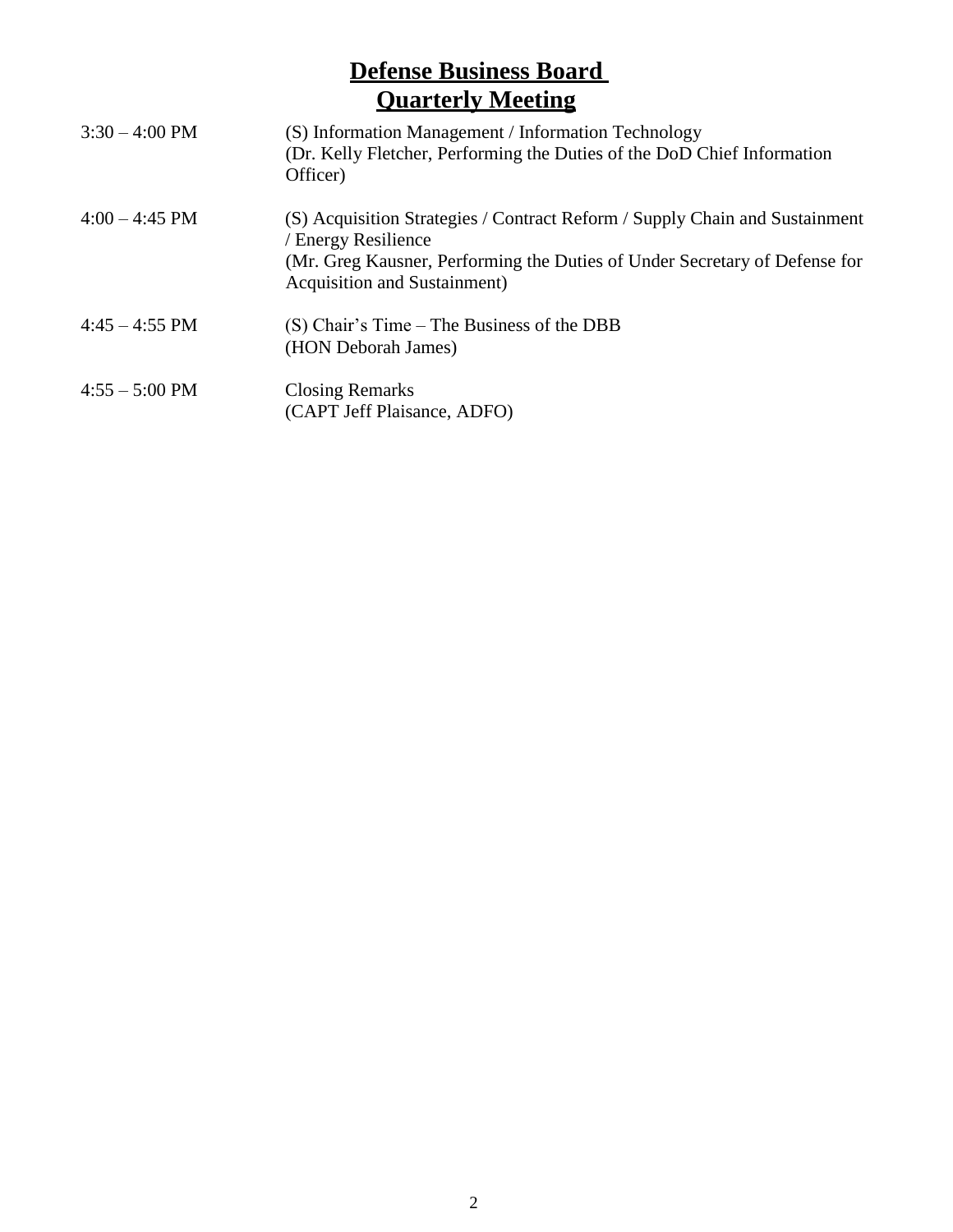#### **THURSDAY, NOVEMBER 4, 2021 (DAY 2)**

#### **CLOSED MEETING**

| $8:15 - 8:20$ AM    | <b>Opening Remarks</b><br>(CAPT Jeff Plaisance, ADFO)                                                                                                   |
|---------------------|---------------------------------------------------------------------------------------------------------------------------------------------------------|
| $8:20 - 8:30$ AM    | Chair's Welcome<br>(HON Deborah James)                                                                                                                  |
| $8:30 - 9:30$ AM    | (S) Executive Analytics / ADVANA<br>(Mr. Gregory Little, Office of the Under Secretary of Defense (Comptroller)/<br><b>Chief Financial Officer)</b>     |
| $9:30 - 10:30$ AM   | (S) Upskill/Reskill Workforce / Deputy's Workforce Council<br>(HON Gilbert R. Cisneros, Jr., Under Secretary of Defense for Personnel and<br>Readiness) |
| $10:30 - 10:45$ AM  | <b>Break</b>                                                                                                                                            |
| <b>OPEN MEETING</b> |                                                                                                                                                         |
| $10:45 - 10:50$ AM  | <b>Opening Remarks</b><br>(CAPT Jeff Plaisance, ADFO)                                                                                                   |
| $10:50 - 11:40$ AM  | Small Business / Mentor Protégé Program<br>(Mr. Farooq Mitha, Director of DoD Office of Small Business Programs)                                        |
|                     |                                                                                                                                                         |

### **ADMINISTRATIVE WORK**

11:45 AM – 12:45 PM Working Lunch / Ethics Brief (Ms. Karen Dalheim, Senior Attorney, Standards of Conduct Office, Office of the General Counsel)

#### **SUBCOMMITTEE WORK**

12:45 – 2:00 PM Subcommittee Committee Breakout Sessions

#### **CLOSED MEETING**

2:00 – 3:15 PM (S) Board Member Roundtable Discussion / HON Deborah James

#### **ADMINISTRATIVE WORK**

3:15 – 3:30 PM Group Pictures w/ HON Kathleen Hicks